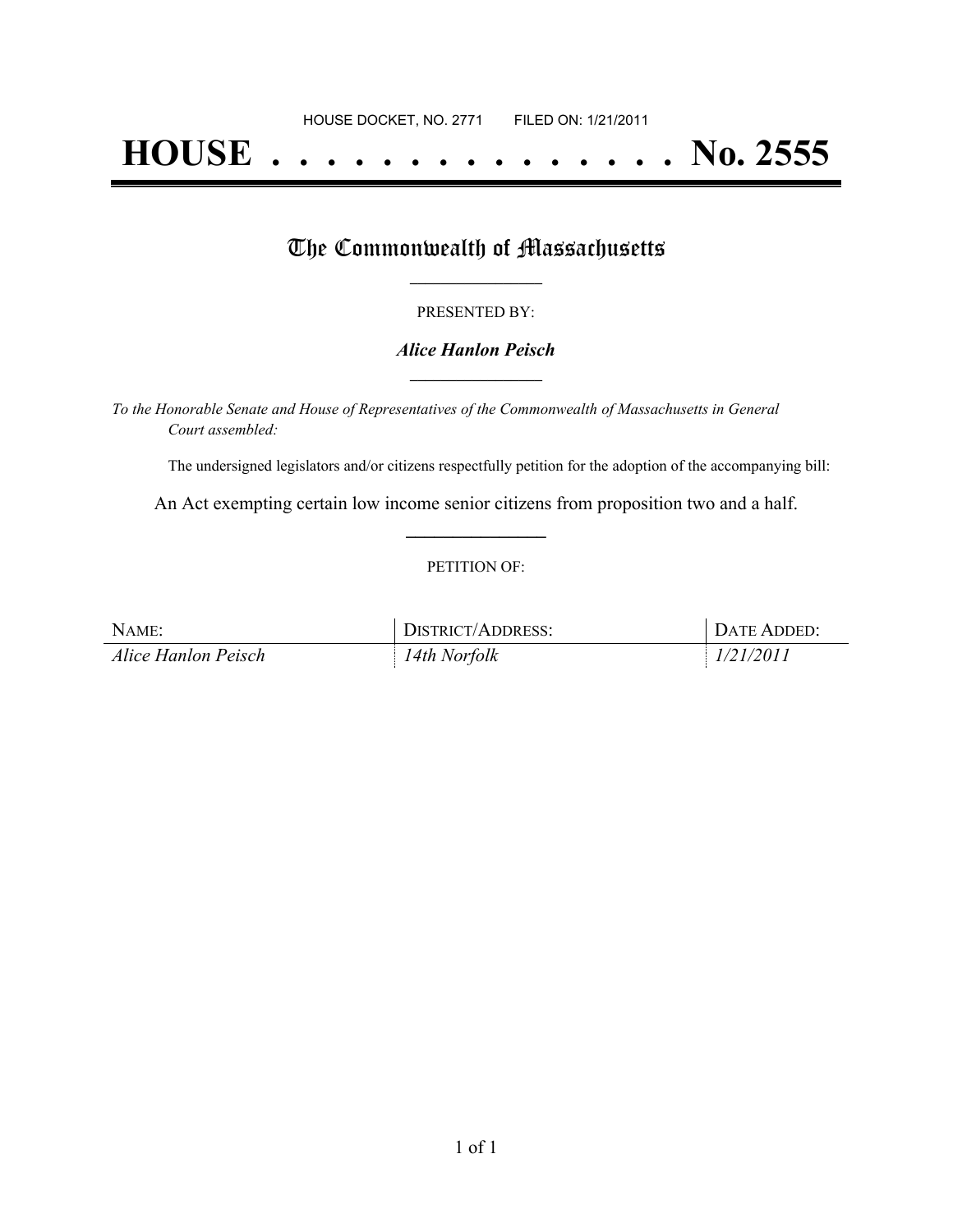## **HOUSE . . . . . . . . . . . . . . . No. 2555**

By Ms. Peisch of Wellesley, a petition (accompanied by bill, House, No. 2555) of Alice Hanlon Peisch relative to exempting certain low income elderly persons from proposition two and a half. Revenue.

#### [SIMILAR MATTER FILED IN PREVIOUS SESSION SEE HOUSE, NO. *2856* OF 2009-2010.]

### The Commonwealth of Massachusetts

**\_\_\_\_\_\_\_\_\_\_\_\_\_\_\_ In the Year Two Thousand Eleven \_\_\_\_\_\_\_\_\_\_\_\_\_\_\_**

An Act exempting certain low income senior citizens from proposition two and a half.

Be it enacted by the Senate and House of Representatives in General Court assembled, and by the authority *of the same, as follows:*

| SECTION 1. Subsection (g) of Section 21C of Chapter 59, as appearing in the 2008 |  |  |  |
|----------------------------------------------------------------------------------|--|--|--|
|                                                                                  |  |  |  |

2 Official Edition, is hereby amended by inserting at the end thereof the following paragraph:—

- 3 The local appropriating authority may vote to adopt the following exemption
- 4 to the question:

 For residential property whose owner is 65 years of age or older and who occupies said property as his principal residence, provided however, that the taxpayer's total income together with the total income of taxpayer's spouse shall not exceed \$75,000. For the purposes of this paragraph "residence" and "taxpayers total income" shall have the same meaning as used in paragraph (k) of section six of Chapter 62.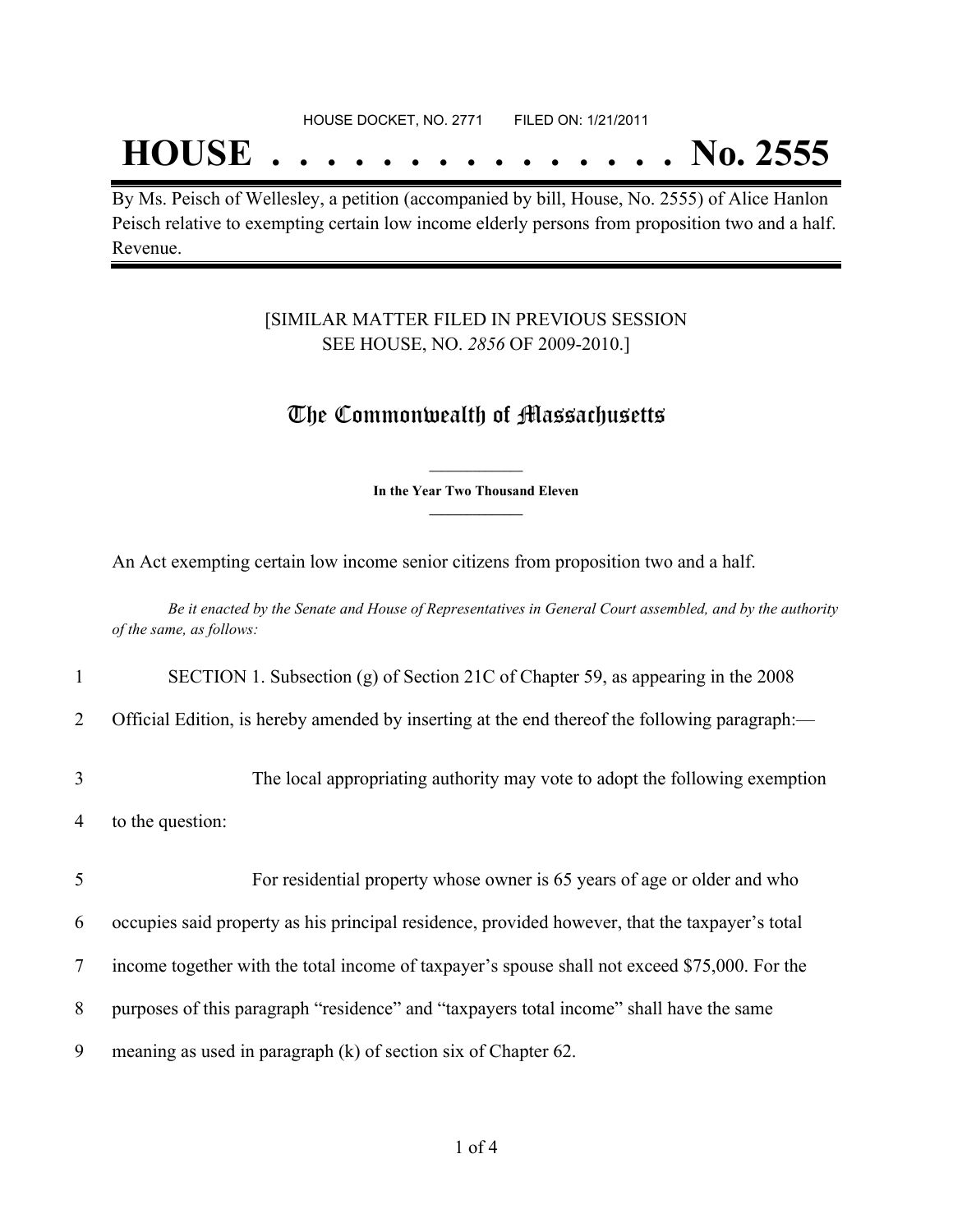| 10 | Any person qualifying for the exemption shall apply for the same on or before                  |
|----|------------------------------------------------------------------------------------------------|
| 11 | July 1st of the fiscal year in question on a form provided by the assessors. In determining    |
| 12 | eligibility for an exemption the assessors shall review the income tax forms for the preceding |
| 13 | year.                                                                                          |
| 14 | SECTION 2. Subsection (h) of said section, as so appearing, is hereby amended by               |
| 15 | adding the following paragraph:-                                                               |
| 16 | The local appropriating authority may vote to adopt the following exemption                    |
| 17 | to the question:                                                                               |
| 18 | For residential property whose owner is 65 years of age or older and who                       |
| 19 | occupies said property as his principal residence, provided however, that the taxpayer's total |
| 20 | income together with the total income of taxpayer's spouse shall not exceed \$75,000. For the  |
| 21 | purposes of this paragraph "residence" and "taxpayers total income" shall have the same        |
| 22 | meaning as used in paragraph (k) of section six of Chapter 62.                                 |
| 23 | Any person qualifying for the exemption shall apply for the same on or before                  |
| 24 | July 1st of the fiscal year in question on a form provided by the assessors. In determining    |
| 25 | eligibility for an exemption the assessors shall review the income tax forms for the preceding |
| 26 | year.                                                                                          |
| 27 | SECTION 3. Subsection $(i\frac{1}{2})$ of said section, as so appearing, is hereby amended by  |
| 28 | adding the following paragraph:-                                                               |
| 29 | The local appropriating authority may vote to adopt the following exemption                    |
| 30 | to the question:                                                                               |

of 4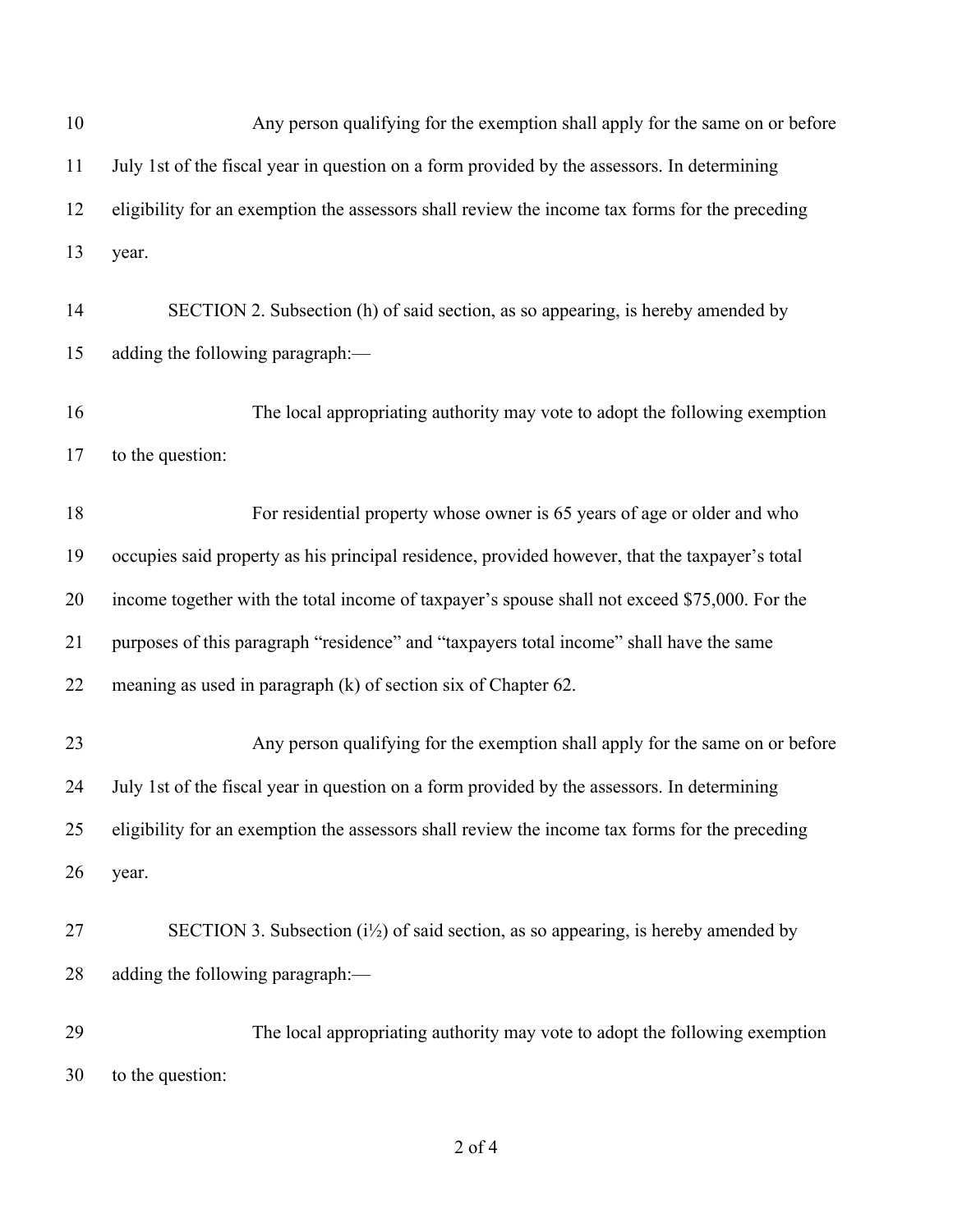| 31 | For residential property whose owner is 65 years of age or older and who                       |
|----|------------------------------------------------------------------------------------------------|
| 32 | occupies said property as his principal residence, provided however, that the taxpayer's total |
| 33 | income together with the total income of taxpayer's spouse shall not exceed \$75,000. For the  |
| 34 | purposes of this paragraph "residence" and "taxpayers total income" shall have the same        |
| 35 | meaning as used in paragraph (k) of section six of Chapter 62.                                 |
| 36 | Any person qualifying for the exemption shall apply for the same on or before                  |
| 37 | July 1st of the fiscal year in question on a form provided by the assessors. In determining    |
| 38 | eligibility for an exemption the assessors shall review the income tax forms for the preceding |
| 39 | year.                                                                                          |
| 40 | SECTION 4. Subsection (j) of said section, as so appearing, is hereby amended by               |
| 41 | adding the following paragraph:-                                                               |
| 42 | The local appropriating authority may vote to adopt the following exemption                    |
| 43 | to the question:                                                                               |
| 44 | For residential property whose owner is 65 years of age or older and who                       |
| 45 | occupies said property as his principal residence, provided however, that the taxpayer's total |
| 46 | income together with the total income of taxpayer's spouse shall not exceed \$75,000. For the  |
| 47 | purposes of this paragraph "residence" and "taxpayers total income" shall have the same        |
| 48 | meaning as used in paragraph $(k)$ of section six of Chapter 62.                               |
| 49 | Any person qualifying for the exemption shall apply for the same on or before                  |
| 50 | July 1st of the fiscal year in question on a form provided by the assessors. In determining    |
| 51 | eligibility for an exemption the assessors shall review the income tax forms for the preceding |
| 52 | year.                                                                                          |